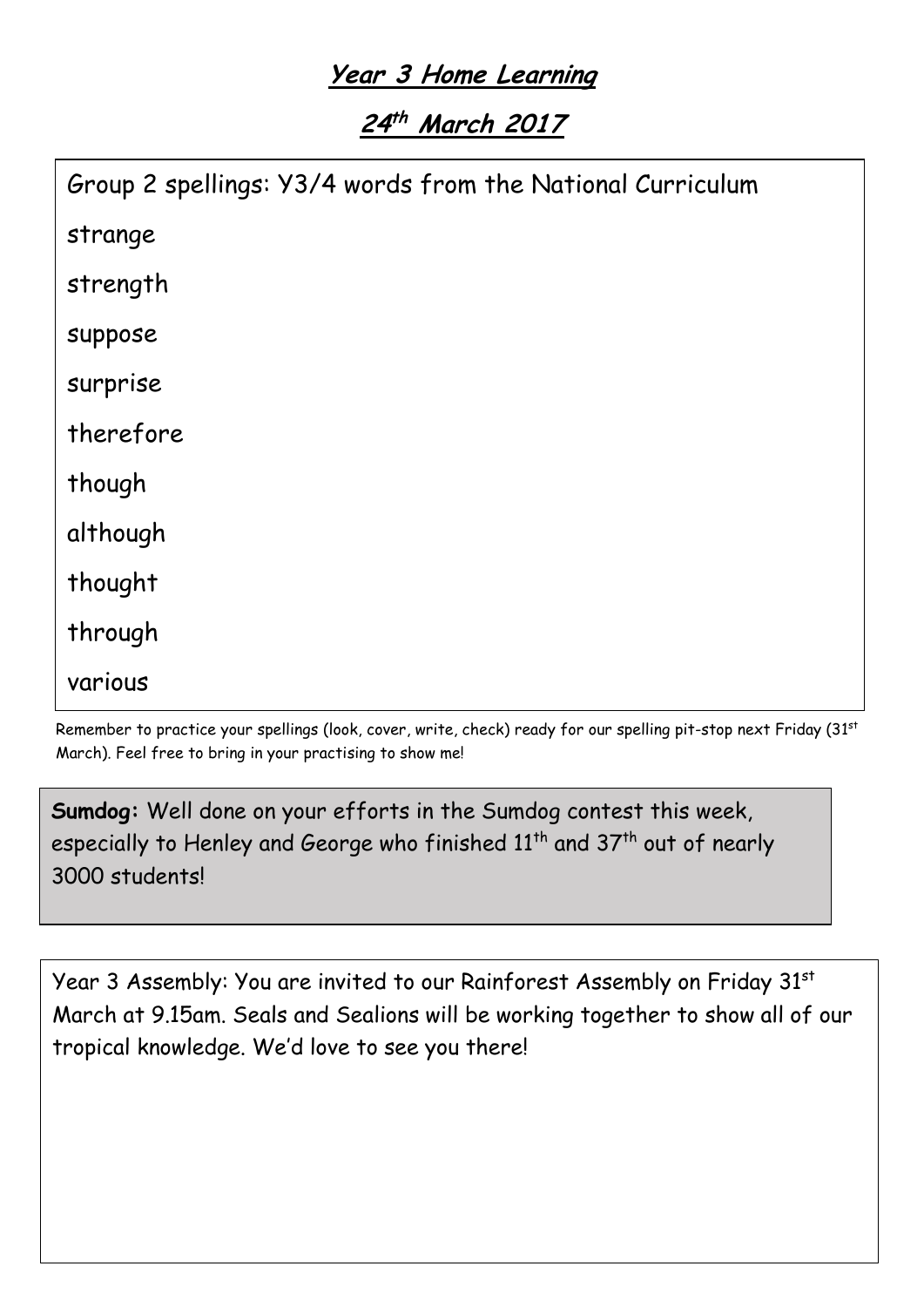## **Year 3 Home Learning**

**24 th March 2017**

| Group 1 spellings: the ey sound |
|---------------------------------|
| money                           |
| donkey                          |
| honey                           |
| key                             |
| alley                           |
| trolley                         |
| valley                          |
| journey                         |
| hockey                          |
| monkey                          |

Remember to practice your spellings (look, cover, write, check) ready for our spelling pit-stop next Friday (31st March). Feel free to bring in your practising to show me!

**Sumdog:** Well done on your efforts in the Sumdog contest this week, especially to Henley and George who finished 11<sup>th</sup> and 37<sup>th</sup> out of nearly 3000 students!

Year 3 Assembly: You are invited to our Rainforest Assembly on Friday 31st March at 9.15am. Seals and Sealions will be working together to show all of our tropical knowledge. We'd love to see you there!